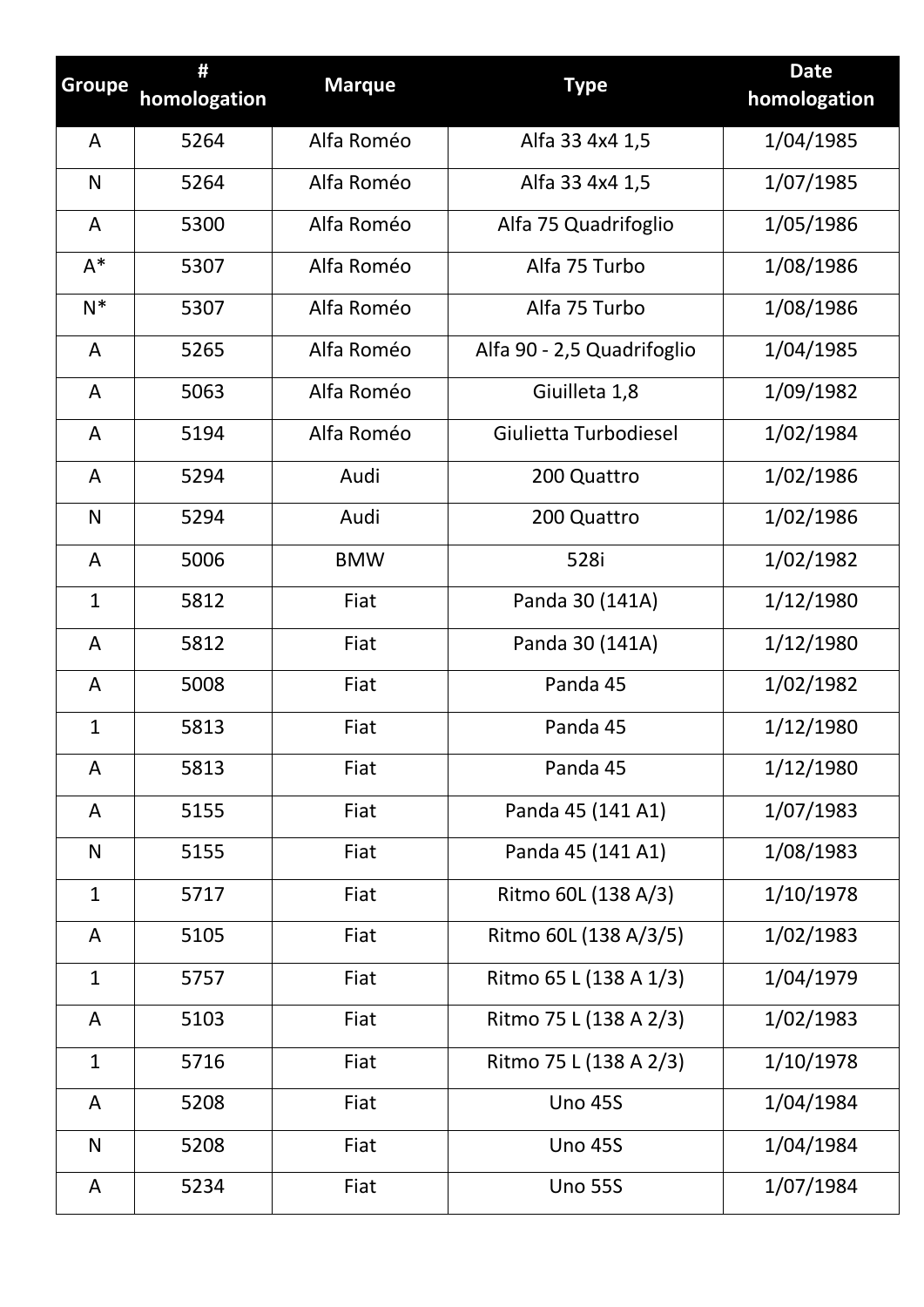| ${\sf N}$    | 5234 | Fiat       | <b>Uno 55S</b>                       | 1/07/1984 |
|--------------|------|------------|--------------------------------------|-----------|
| A            | 5207 | Fiat       | <b>Uno 70S</b>                       | 1/04/1984 |
| ${\sf N}$    | 5207 | Fiat       | <b>Uno 70S</b>                       | 1/04/1984 |
| A            | 5278 | Fiat       | Uno Turbo IE                         | 1/10/1985 |
| ${\sf N}$    | 5278 | Fiat       | Uno Turbo IE                         | 1/10/1985 |
| A            | 5236 | Ford       | Fiesta 1,1                           | 1/07/1984 |
| ${\sf N}$    | 5236 | Ford       | Fiesta 1,1                           | 1/07/1984 |
| A            | 5237 | Ford       | Fiesta 1,3                           | 1/07/1984 |
| ${\sf N}$    | 5237 | Ford       | Fiesta 1,3                           | 1/07/1984 |
| $B^*$        | 286  | Ford       | <b>Sierra Cosworth RS</b>            | 1/08/1986 |
| A            | 5302 | Fuji       | Subaru 1,8 4WD S/W AL AW             | 1/07/1986 |
| A            | 5121 | Fuji       | Subaru 4 D/S - 1 AB AF AM            | 1/03/1983 |
| A            | 5130 | Fuji       | Subaru 4 D/S 2 AB AF AM              | 1/04/1983 |
| A            | 5257 | Fuji       | Subaru 4 WD (1,0) KA KD              | 1/02/1985 |
| A            | 5306 | Fuji       | Subaru 4 WD (1,2) KA                 | 1/07/1986 |
| $\mathsf{N}$ | 5306 | Fuji       | Subaru 4 WD (1,2) KA                 | 1/07/1986 |
| A            | 5122 | Fuji       | Subaru H/B - 1 AB AF AM              | 1/03/1983 |
| A            | 5126 | Fuji       | Subaru H/B - 1 AB AF AM              | 1/04/1983 |
| A            | 5131 | Fuji       | Subaru H/B - 2 AB AF AM              | 1/04/1983 |
| A            | 5132 | Fuji       | Subaru H/B - 2 AB AF AM              | 1/04/1983 |
| A            | 5124 | Fuji       | Subaru H/B AB AF AM                  | 1/03/1983 |
| A            | 5119 | Fuji       | Subaru H/T - 1 AB AF AM              | 1/03/1983 |
| A            | 5127 | Fuji       | Subaru H/T - 2 AB AF AM              | 1/04/1983 |
| A            | 5128 | Fuji       | Subaru H/T - 3 AB AF AM              | 1/04/1983 |
| A            | 5129 | Fuji       | Subaru S/W - 2 AJ AM AW              | 1/04/1983 |
| A            | 5120 | Fuji       | Subaru Station Wagon - 1 AJ<br>AM AW | 1/03/1983 |
| A            | 5259 | Fuji Heavy | Subaru 4 WD Turb, 4d sedan           | 1/03/1985 |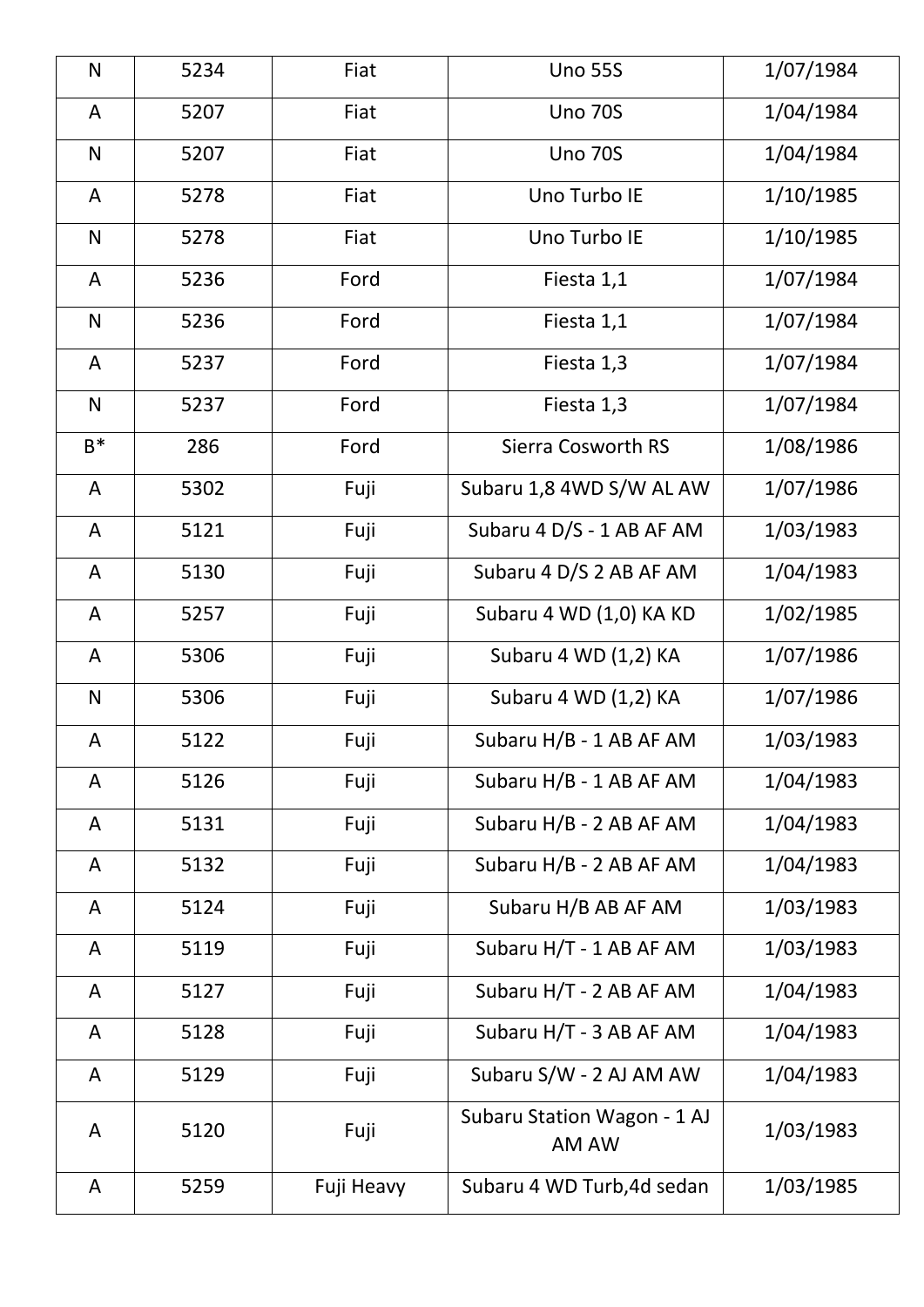| $\mathsf{N}$ | 5259 | Fuji Heavy    | Subaru 4 WD Turb, 4d sedan     | 1/03/1985  |
|--------------|------|---------------|--------------------------------|------------|
| B            | 257  | Honda         | Ballade Sports CR - X (AF)     | 1/02/1984  |
| $\sf B$      | 281  | Honda         | Ballade Sports CR - X (AF)     | 1/02/1986  |
| A            | 5171 | Honda         | City (AA)                      | 1/10/1983  |
| A            | 5268 | Honda         | Civic 3 Door (AT)              | 1/04/1985  |
| ${\sf N}$    | 5268 | Honda         | Civic 3 Door (AT)              | 1/11/1986  |
| A            | 5099 | Honda         | Civic SL                       | 1/01/1983  |
| A            | 5291 | Honda         | Prelude (BA1)                  | 1/02/1986  |
| A            | 5290 | Honda         | Quint Integra (AV)             | 1/02/1986  |
| A            | 5280 | Isuzu         | <b>Gemini Hatch Back JT150</b> | 1/10/1985  |
| A            | 5279 | Isuzu         | Gemini Sedan JT 150            | 1/10/1985  |
| A            | 5309 | Isuzu         | Gemini Turbo JT 150            | 1/10/1986  |
| A            | 5281 | Lancia        | Y10 Turbo                      | 1/11/1985  |
| $\mathsf{N}$ | 5281 | Lancia        | Y10 Turbo                      | 1/11/1985  |
| T            | 1062 | Lloyd         | LP Arabella de Luxe            | 12/04/1961 |
| A            | 5286 | Mazda         | Familia 4WD BFMR               | 1/01/1986  |
| ${\sf N}$    | 5286 | Mazda         | Familia 4WD BFMR               | 1/08/1986  |
| A            | 5183 | Mazda         | Familia 1300 BD1031            | 1/01/1984  |
| A            | 5182 | Mazda         | Familia 1500 BD1051            | 1/01/1984  |
| A            | 5181 | Mazda         | Familia Turbo                  | 1/04/1984  |
| B            | 256  | <b>Nissan</b> | Datsun Sunny Pickup B120       | 1/02/1984  |
| 3            | 3088 | <b>Nissan</b> | Datsun Sunny Pickup B120       | 1/10/1981  |
| A            | 5228 | <b>Nissan</b> | Pick-up Y720                   | 1/05/1984  |
| A            | 5106 | Opel          | Corsa A 1,0 L                  | 1/02/1983  |
| A            | 5161 | Opel          | Kadett D - 1,8 E               | 1/08/1983  |
| ${\sf N}$    | 5161 | Opel          | Kadett D - 1,8 E               | 1/07/1984  |
| A            | 5243 | Opel          | Kadett E - 1,3                 | 1/11/1984  |
| $A^*$        | 5242 | Opel          | Kadett E - GSI                 | 1/11/1984  |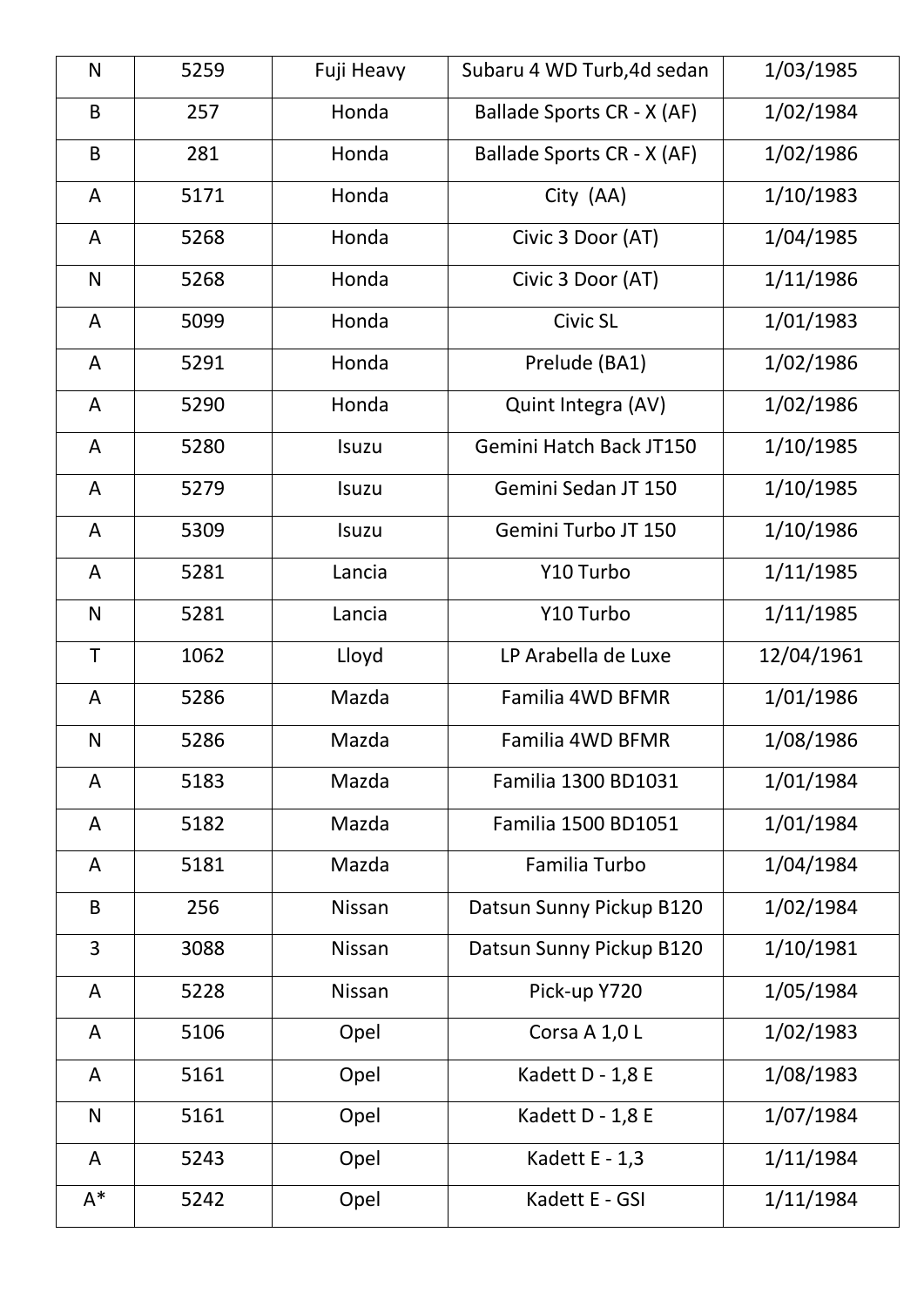| $N^*$        | 5242 | Opel    | Kadett E - GSI    | 1/11/1984 |
|--------------|------|---------|-------------------|-----------|
| A            | 5073 | Opel    | Kadett 1,3        | 1/10/1982 |
| A            | 5074 | Opel    | Kadett 1,6        | 1/10/1982 |
| $A^*$        | 5211 | Renault | 11 Turbo          | 1/04/1984 |
| $N^*$        | 5211 | Renault | 11 Turbo          | 1/04/1984 |
| $A^*$        | 5262 | Renault | 5GT Turbo C 405   | 1/04/1985 |
| $N^*$        | 5262 | Renault | 5GT Turbo C 405   | 1/04/1985 |
| A            | 5267 | Renault | 5TSE Type C403    | 1/04/1985 |
| $\mathsf{N}$ | 5267 | Renault | 5TSE Type C403    | 1/04/1985 |
| $\mathbf{1}$ | 5822 | Renault | <b>Fuego GTL</b>  | 1/02/1981 |
| A            | 5822 | Renault | <b>Fuego GTL</b>  | 1/02/1981 |
| $\mathbf{1}$ | 5823 | Renault | <b>Fuego GTS</b>  | 1/02/1981 |
| A            | 5823 | Renault | <b>Fuego GTS</b>  | 1/02/1981 |
| A            | 5164 | Renault | <b>Fuego GTX</b>  | 1/08/1983 |
| $\mathsf{N}$ | 5164 | Renault | <b>Fuego GTX</b>  | 1/10/1983 |
| A            | 5090 | Renault | <b>Fuego TX</b>   | 1/12/1982 |
| $\mathbf{1}$ | 5824 | Renault | Fuego TX          | 1/02/1981 |
| A            | 5824 | Renault | <b>Fuego TX</b>   | 1/02/1981 |
| $\mathbf{1}$ | 5843 | Renault | <b>R18TD</b>      | 1/07/1981 |
| A            | 5843 | Renault | <b>R18TD</b>      | 1/07/1981 |
| $\mathbf{1}$ | 5830 | Renault | <b>R20TX</b>      | 1/04/1981 |
| A            | 5830 | Renault | <b>R20TX</b>      | 1/04/1981 |
| B            | 244  | Seat    | <b>Fura Crono</b> | 1/05/1983 |
| B            | 271  | Seat    | Ibiza 1,5 GLX     | 1/04/1985 |
| $\mathbf{1}$ | 5821 | Seat    | Panda 45          | 1/02/1981 |
| A            | 5821 | Seat    | Panda 45          | 1/02/1981 |
| $\mathbf{1}$ | 5775 | Seat    | Ritmo 75 CL       | 1/01/1980 |
| A            | 5775 | Seat    | Ritmo 75 CL       | 1/01/1980 |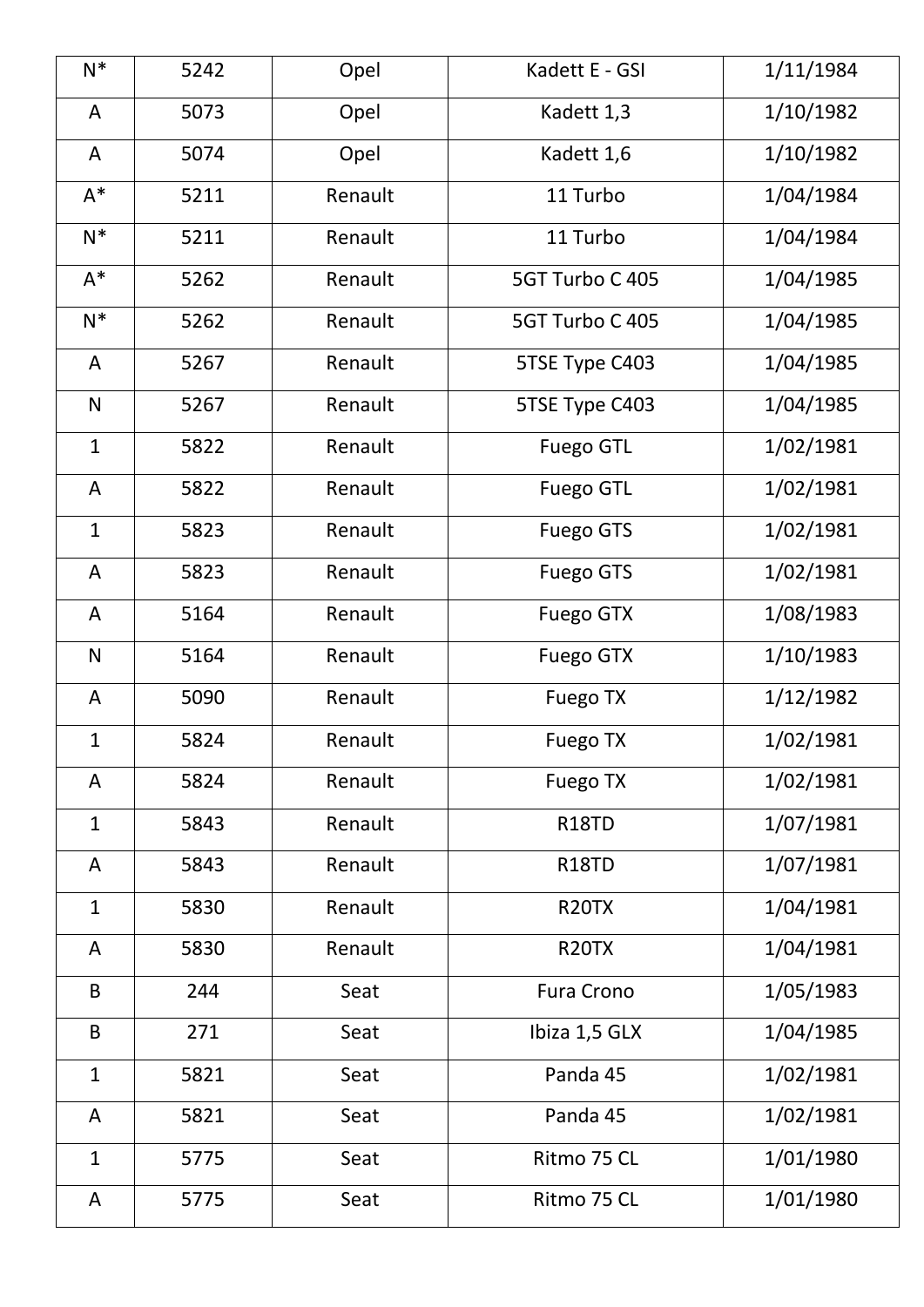| $\sf B$        | 212  | Seat                  | Ritmo Crono 100 T              | 1/04/1982 |
|----------------|------|-----------------------|--------------------------------|-----------|
| A              | 5229 | Ronda 1,6 GLX<br>Seat |                                | 1/06/1984 |
| B              | 223  | Seat                  | Ronda Crono 100 TC             | 1/10/1982 |
| $\overline{2}$ | 1660 | Seat                  | <b>Sport 1430</b>              | 1/07/1978 |
| A              | 5310 | Suzuki                | Cultus 1300 (AA33S)            | 1/10/1986 |
| A              | 5186 | Suzuki                | SA310 (AA41S)                  | 1/01/1984 |
| A              | 5296 | Toyota                | Celica 2,0 GT Coupe (ST 162)   | 1/04/1986 |
| A              | 5297 | Toyota                | Celica 2,0 GT Liftback (ST162) | 1/04/1986 |
| A              | 5270 | Toyota                | <b>Starlet 1300 EP71</b>       | 1/05/1985 |
| $\mathsf{N}$   | 5270 | Toyota                | <b>Starlet 1300 EP71</b>       | 1/07/1985 |
| A              | 5022 | Toyota                | <b>Starlet 1300 KP 61</b>      | 1/04/1982 |
| A              | 5136 | Toyota                | <b>Starlet 1200 KP 62</b>      | 1/04/1983 |
| A              | 5076 | Vauxhall              | Astra 1,3                      | 1/10/1982 |
| A              | 5075 | Vauxhall              | Astra 1,6                      | 1/10/1982 |
| B              | 246  | Vauxhall              | Astra 1,8 GTE                  | 1/07/1983 |
| A              | 5190 | Vauxhall              | Astra 1,8 GTE                  | 1/01/1984 |
| ${\sf N}$      | 5190 | Vauxhall              | Astra 1,8 GTE                  | 1/01/1984 |
| A              | 5255 | Vauxhall              | Astra 1,8 GTE (modèle 84)      | 1/02/1985 |
| $\mathsf{N}$   | 5255 | Vauxhall              | Astra 1,8 GTE (modèle 84)      | 1/04/1985 |
| A              | 5192 | Vauxhall              | Nova 1,3                       | 1/01/1984 |
| N              | 5254 | Vauxhall              | Nova saloon                    | 1/04/1985 |
| $\mathsf{N}$   | 5354 | Vauxhall              | Nova saloon                    | 1/04/1985 |
| A              | 5249 | Vauxhall              | Nova swing                     | 1/12/1984 |
| $\mathsf{N}$   | 5249 | Vauxhall              | Nova swing                     | 1/04/1985 |
| $\mathbf{1}$   | 5848 | Volkswagen            | 113/1600                       | 1/08/1981 |
| A              | 5848 | Volkswagen            | 113/1600                       | 1/08/1981 |
| A              | 5028 | Volkswagen            | 86 Polo                        | 1/05/1982 |
| A              | 5042 | Volkswagen            | Golf Diesel 17                 | 1/06/1982 |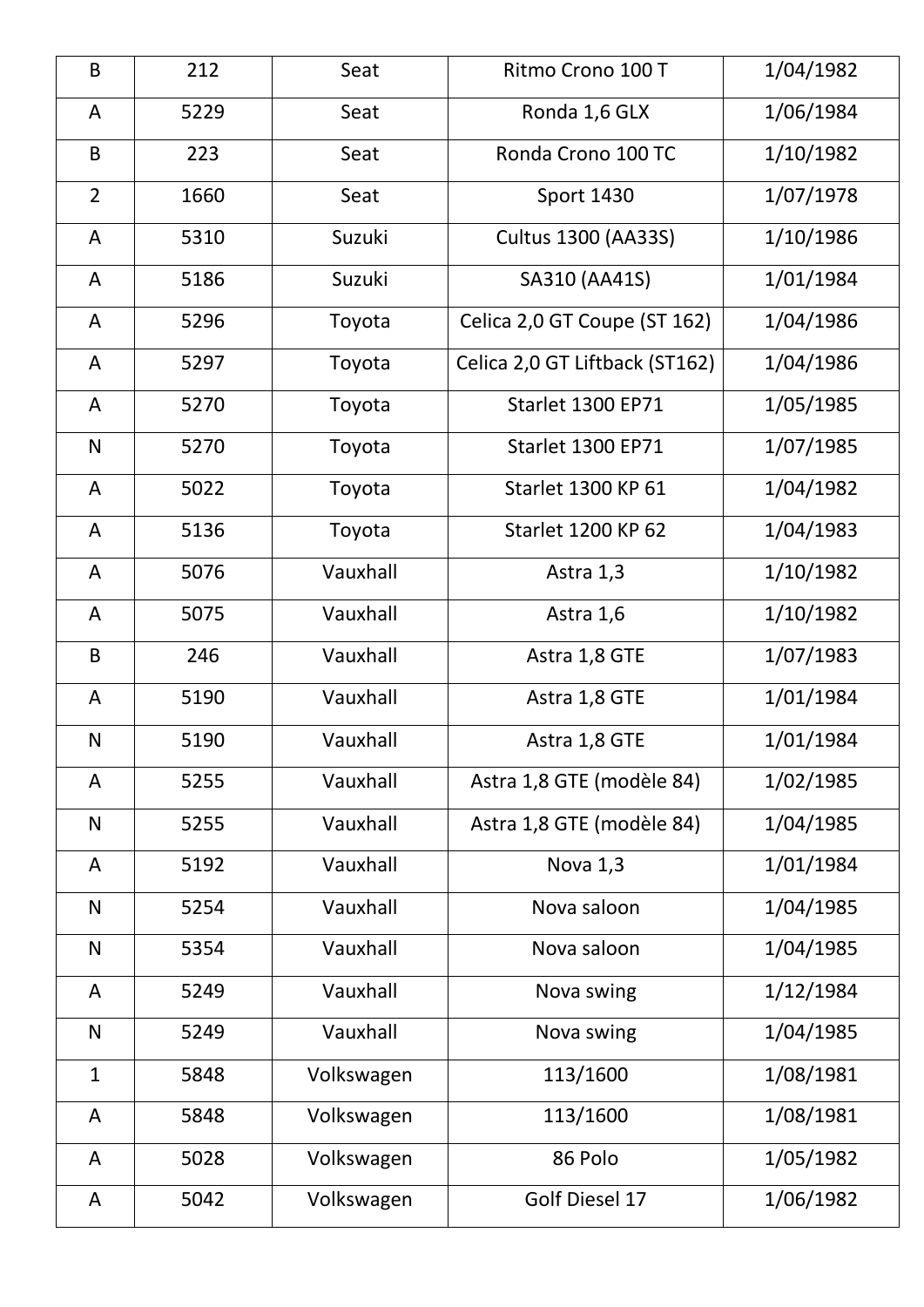| $\overline{1}$ | 5733 | Volkswagen                       | 1/01/1979<br>Golf Diesel Typ 17 |           |  |
|----------------|------|----------------------------------|---------------------------------|-----------|--|
| A              | 5733 | Volkswagen                       | Golf Diesel Typ 17              | 1/01/1979 |  |
| A              | 5069 | Volkswagen<br>Golf Diesel Typ 17 |                                 | 1/10/1982 |  |
| $\mathbf{1}$   | 5805 | Volkswagen                       | Iltis Typ 183                   | 1/08/1980 |  |
| A              | 5805 | Volkswagen                       | Iltis Typ 183                   | 1/08/1980 |  |
|                |      | Hawk                             | <b>Stratos</b>                  |           |  |
|                |      | <b>Hawk</b>                      | <b>HF2000</b>                   |           |  |
|                |      | <b>Hawk</b>                      | HF3000                          |           |  |
|                |      | <b>Hawk</b>                      | 289                             |           |  |
|                |      | Litton                           | <b>Stratos</b>                  |           |  |
|                |      | Cradley                          | <b>SPD200</b>                   |           |  |
|                |      | <b>GMR</b>                       | 037                             |           |  |
|                |      |                                  | Porsche 356 replica             |           |  |

**Les voitures marquées d'un « \* » sont autorisees en classe d'age super legend uniquement**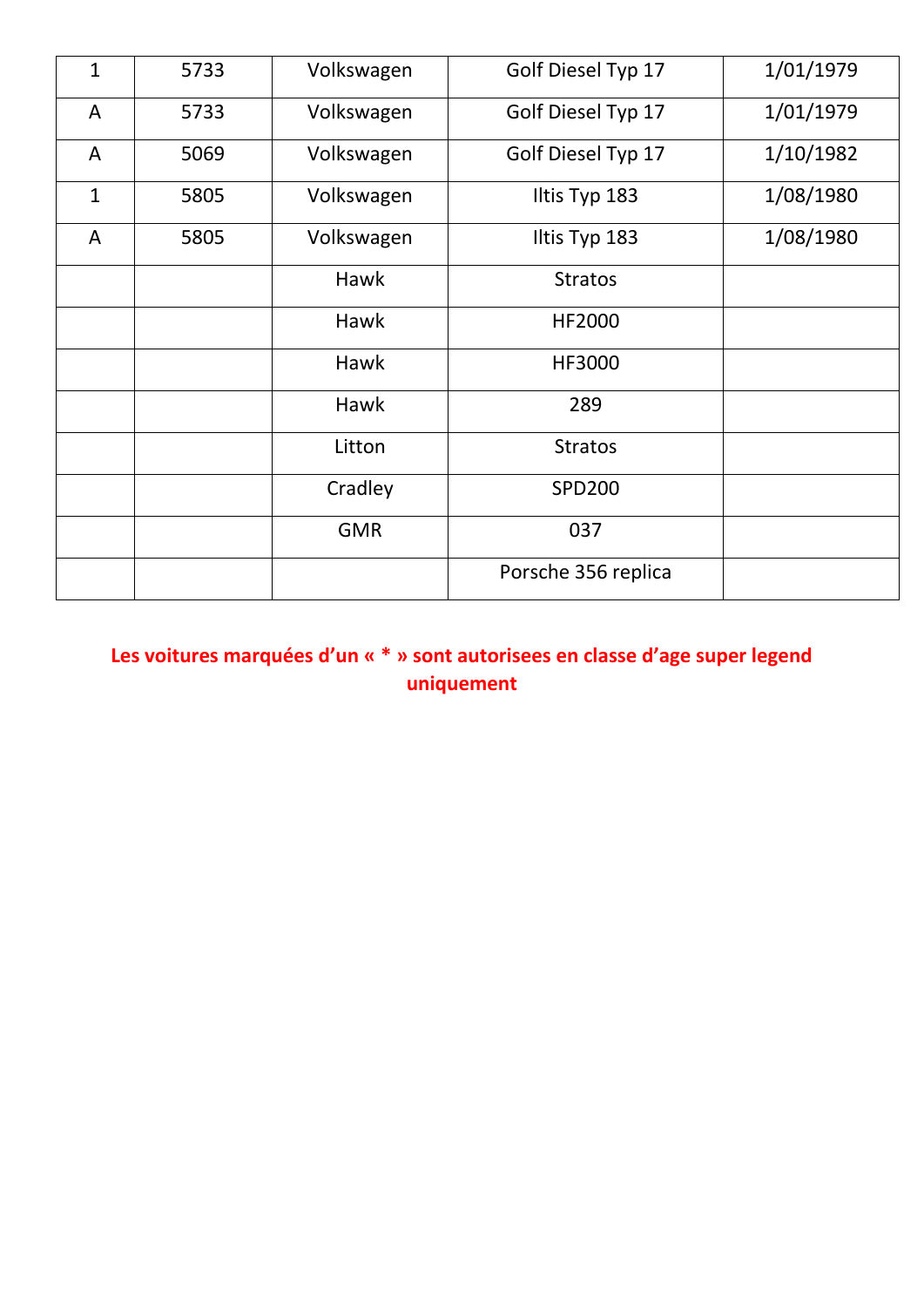| <b>Groupe</b> | #<br>homologation | <b>Marque</b> | <b>Type</b>                | <b>Date homologation</b> |
|---------------|-------------------|---------------|----------------------------|--------------------------|
| A             | 5264              | Alfa Roméo    | Alfa 33 4x4 1,5            | 1/04/1985                |
| $\mathsf{N}$  | 5264              | Alfa Roméo    | Alfa 33 4x4 1,5            | 1/07/1985                |
| А             | 5300              | Alfa Roméo    | Alfa 75 Quadrifoglio       | 1/05/1986                |
| $A^*$         | 5307              | Alfa Roméo    | Alfa 75 Turbo              | 1/08/1986                |
| $N^*$         | 5307              | Alfa Roméo    | Alfa 75 Turbo              | 1/08/1986                |
| A             | 5265              | Alfa Roméo    | Alfa 90 - 2,5 Quadrifoglio | 1/04/1985                |
| A             | 5063              | Alfa Roméo    | Giuilleta 1,8              | 1/09/1982                |
| A             | 5194              | Alfa Roméo    | Giulietta Turbodiesel      | 1/02/1984                |
| A             | 5294              | Audi          | 200 Quattro                | 1/02/1986                |
| $\mathsf{N}$  | 5294              | Audi          | 200 Quattro                | 1/02/1986                |
| $\mathsf A$   | 5006              | <b>BMW</b>    | 528i                       | 1/02/1982                |
| $\mathbf 1$   | 5812              | Fiat          | Panda 30 (141A)            | 1/12/1980                |
| A             | 5812              | Fiat          | Panda 30 (141A)            | 1/12/1980                |
| A             | 5008              | Fiat          | Panda 45                   | 1/02/1982                |
| $1\,$         | 5813              | Fiat          | Panda 45                   | 1/12/1980                |
| A             | 5813              | Fiat          | Panda 45                   | 1/12/1980                |
| A             | 5155              | Fiat          | Panda 45 (141 A1)          | 1/07/1983                |
| $\mathsf{N}$  | 5155              | Fiat          | Panda 45 (141 A1)          | 1/08/1983                |
| $\mathbf 1$   | 5717              | Fiat          | Ritmo 60L (138 A/3)        | 1/10/1978                |
| A             | 5105              | Fiat          | Ritmo 60L (138 A/3/5)      | 1/02/1983                |
| $\mathbf 1$   | 5757              | Fiat          | Ritmo 65 L (138 A 1/3)     | 1/04/1979                |
| A             | 5103              | Fiat          | Ritmo 75 L (138 A 2/3)     | 1/02/1983                |
| $\mathbf 1$   | 5716              | Fiat          | Ritmo 75 L (138 A 2/3)     | 1/10/1978                |
| A             | 5208              | Fiat          | <b>Uno 45S</b>             | 1/04/1984                |
| $\mathsf{N}$  | 5208              | Fiat          | Uno 45S                    | 1/04/1984                |
| A             | 5234              | Fiat          | <b>Uno 55S</b>             | 1/07/1984                |
| $\mathsf{N}$  | 5234              | Fiat          | <b>Uno 55S</b>             | 1/07/1984                |
| A             | 5207              | Fiat          | <b>Uno 70S</b>             | 1/04/1984                |
| $\mathsf{N}$  | 5207              | Fiat          | <b>Uno 70S</b>             | 1/04/1984                |
| A             | 5278              | Fiat          | Uno Turbo IE               | 1/10/1985                |
| $\mathsf{N}$  | 5278              | Fiat          | Uno Turbo IE               | 1/10/1985                |
| ${\sf A}$     | 5236              | Ford          | Fiesta 1,1                 | 1/07/1984                |
| $\mathsf{N}$  | 5236              | Ford          | Fiesta 1,1                 | 1/07/1984                |
| A             | 5237              | Ford          | Fiesta 1,3                 | 1/07/1984                |
| $\mathsf{N}$  | 5237              | Ford          | Fiesta 1,3                 | 1/07/1984                |
| $B^*$         | 286               | Ford          | Sierra Cosworth RS         | 1/08/1986                |
| $\mathsf A$   | 5302              | Fuji          | Subaru 1,8 4WD S/W AL AW   | 1/07/1986                |
| A             | 5121              | Fuji          | Subaru 4 D/S - 1 AB AF AM  | 1/03/1983                |
| A             | 5130              | Fuji          | Subaru 4 D/S 2 AB AF AM    | 1/04/1983                |
| A             | 5257              | Fuji          | Subaru 4 WD (1,0) KA KD    | 1/02/1985                |
| ${\sf A}$     | 5306              | Fuji          | Subaru 4 WD (1,2) KA       | 1/07/1986                |
| $\mathsf{N}$  | 5306              | Fuji          | Subaru 4 WD (1,2) KA       | 1/07/1986                |
| $\mathsf A$   | 5122              | Fuji          | Subaru H/B - 1 AB AF AM    | 1/03/1983                |
| $\mathsf A$   | 5126              | Fuji          | Subaru H/B - 1 AB AF AM    | 1/04/1983                |
| A             | 5131              | Fuji          | Subaru H/B - 2 AB AF AM    | 1/04/1983                |
| A             | 5132              | Fuji          | Subaru H/B - 2 AB AF AM    | 1/04/1983                |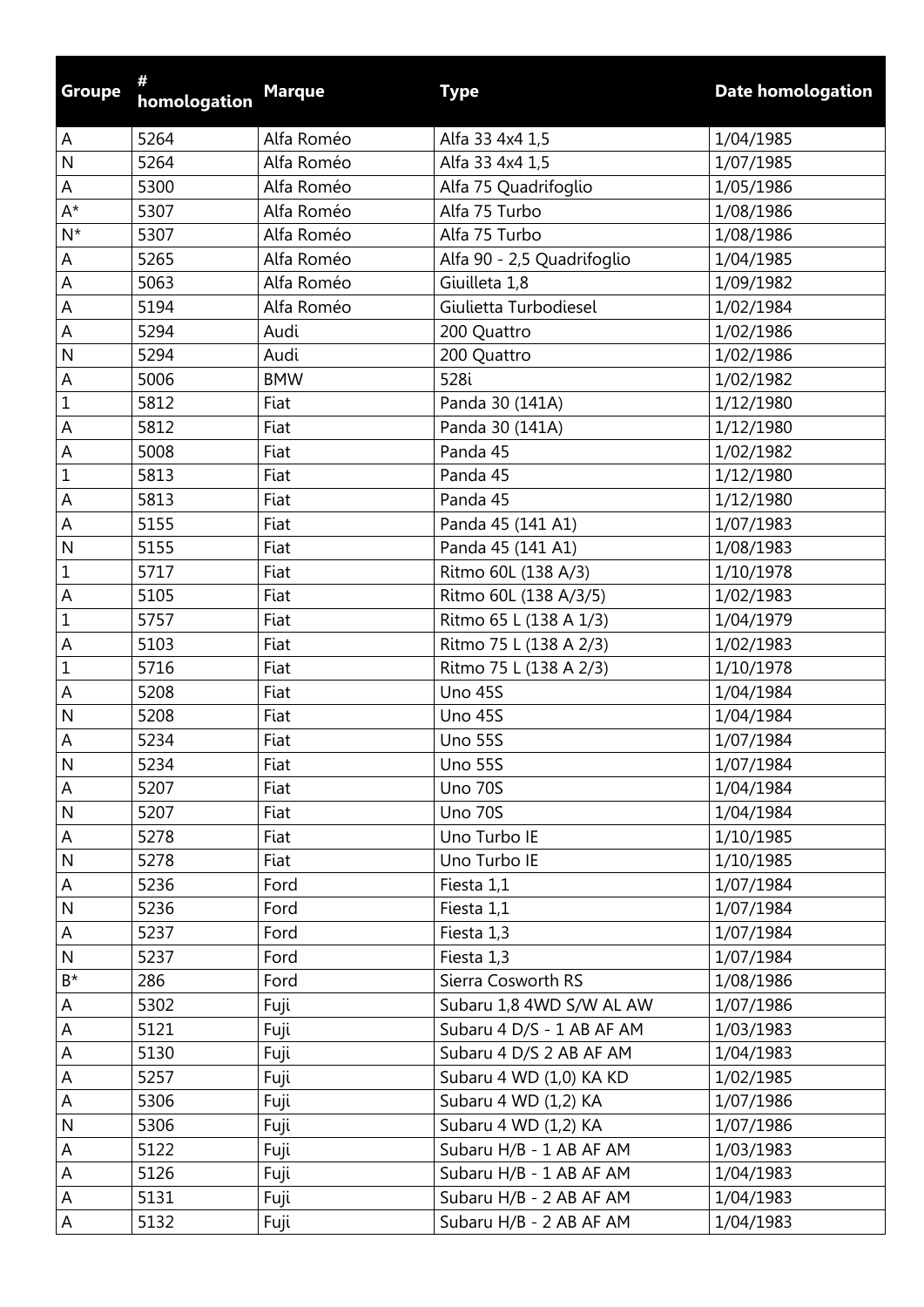| A              | 5124 | Fuji       | Subaru H/B AB AF AM                  | 1/03/1983  |
|----------------|------|------------|--------------------------------------|------------|
| ${\sf A}$      | 5119 | Fuji       | Subaru H/T - 1 AB AF AM              | 1/03/1983  |
| A              | 5127 | Fuji       | Subaru H/T - 2 AB AF AM              | 1/04/1983  |
| A              | 5128 | Fuji       | Subaru H/T - 3 AB AF AM              | 1/04/1983  |
| A              | 5129 | Fuji       | Subaru S/W - 2 AJ AM AW              | 1/04/1983  |
| Α              | 5120 | Fuji       | Subaru Station Wagon - 1 AJ AM<br>AW | 1/03/1983  |
| $\mathsf A$    | 5259 | Fuji Heavy | Subaru 4 WD Turb, 4d sedan           | 1/03/1985  |
| N              | 5259 | Fuji Heavy | Subaru 4 WD Turb, 4d sedan           | 1/03/1985  |
| B              | 257  | Honda      | Ballade Sports CR - X (AF)           | 1/02/1984  |
| $\mathsf B$    | 281  | Honda      | Ballade Sports CR - X (AF)           | 1/02/1986  |
| A              | 5171 | Honda      | City (AA)                            | 1/10/1983  |
| A              | 5268 | Honda      | Civic 3 Door (AT)                    | 1/04/1985  |
| $\overline{N}$ | 5268 | Honda      | Civic 3 Door (AT)                    | 1/11/1986  |
| A              | 5099 | Honda      | Civic SL                             | 1/01/1983  |
| A              | 5291 | Honda      | Prelude (BA1)                        | 1/02/1986  |
| A              | 5290 | Honda      | Quint Integra (AV)                   | 1/02/1986  |
| A              | 5280 | Isuzu      | Gemini Hatch Back JT150              | 1/10/1985  |
| A              | 5279 | Isuzu      | Gemini Sedan JT 150                  | 1/10/1985  |
| A              | 5309 | Isuzu      | Gemini Turbo JT 150                  | 1/10/1986  |
| A              | 5281 | Lancia     | Y10 Turbo                            | 1/11/1985  |
| $\mathsf{N}$   | 5281 | Lancia     | Y10 Turbo                            | 1/11/1985  |
| $\mathsf T$    | 1062 | Lloyd      | LP Arabella de Luxe                  | 12/04/1961 |
| A              | 5286 | Mazda      | Familia 4WD BFMR                     | 1/01/1986  |
| $\mathsf{N}$   | 5286 | Mazda      | Familia 4WD BFMR                     | 1/08/1986  |
| A              | 5183 | Mazda      | Familia 1300 BD1031                  | 1/01/1984  |
| A              | 5182 | Mazda      | Familia 1500 BD1051                  | 1/01/1984  |
| A              | 5181 | Mazda      | Familia Turbo                        | 1/04/1984  |
| B              | 256  | Nissan     | Datsun Sunny Pickup B120             | 1/02/1984  |
| 3              | 3088 | Nissan     | Datsun Sunny Pickup B120             | 1/10/1981  |
| $\mathsf A$    | 5228 | Nissan     | Pick-up Y720                         | 1/05/1984  |
| A              | 5106 | Opel       | Corsa A 1,0 L                        | 1/02/1983  |
| A              | 5161 | Opel       | Kadett D - 1,8 E                     | 1/08/1983  |
| $\mathsf{N}$   | 5161 | Opel       | Kadett D - 1,8 E                     | 1/07/1984  |
| $\mathsf A$    | 5243 | Opel       | Kadett E - 1,3                       | 1/11/1984  |
| $A^*$          | 5242 | Opel       | Kadett E - GSI                       | 1/11/1984  |
| $N^*$          | 5242 | Opel       | Kadett E - GSI                       | 1/11/1984  |
| $\mathsf A$    | 5073 | Opel       | Kadett 1,3                           | 1/10/1982  |
| A              | 5074 | Opel       | Kadett 1,6                           | 1/10/1982  |
| A*             | 5211 | Renault    | 11 Turbo                             | 1/04/1984  |
| $N^*$          | 5211 | Renault    | 11 Turbo                             | 1/04/1984  |
| $A^*$          | 5262 | Renault    | 5GT Turbo C 405                      | 1/04/1985  |
| $N^*$          | 5262 | Renault    | 5GT Turbo C 405                      | 1/04/1985  |
| $\mathsf A$    | 5267 | Renault    | 5TSE Type C403                       | 1/04/1985  |
| $\mathsf{N}$   | 5267 | Renault    | 5TSE Type C403                       | 1/04/1985  |
| $\mathbf 1$    | 5822 | Renault    | Fuego GTL                            | 1/02/1981  |
| ${\sf A}$      | 5822 | Renault    | Fuego GTL                            | 1/02/1981  |
| $\mathbf{1}$   | 5823 | Renault    | Fuego GTS                            | 1/02/1981  |
| $\mathsf A$    | 5823 | Renault    | Fuego GTS                            | 1/02/1981  |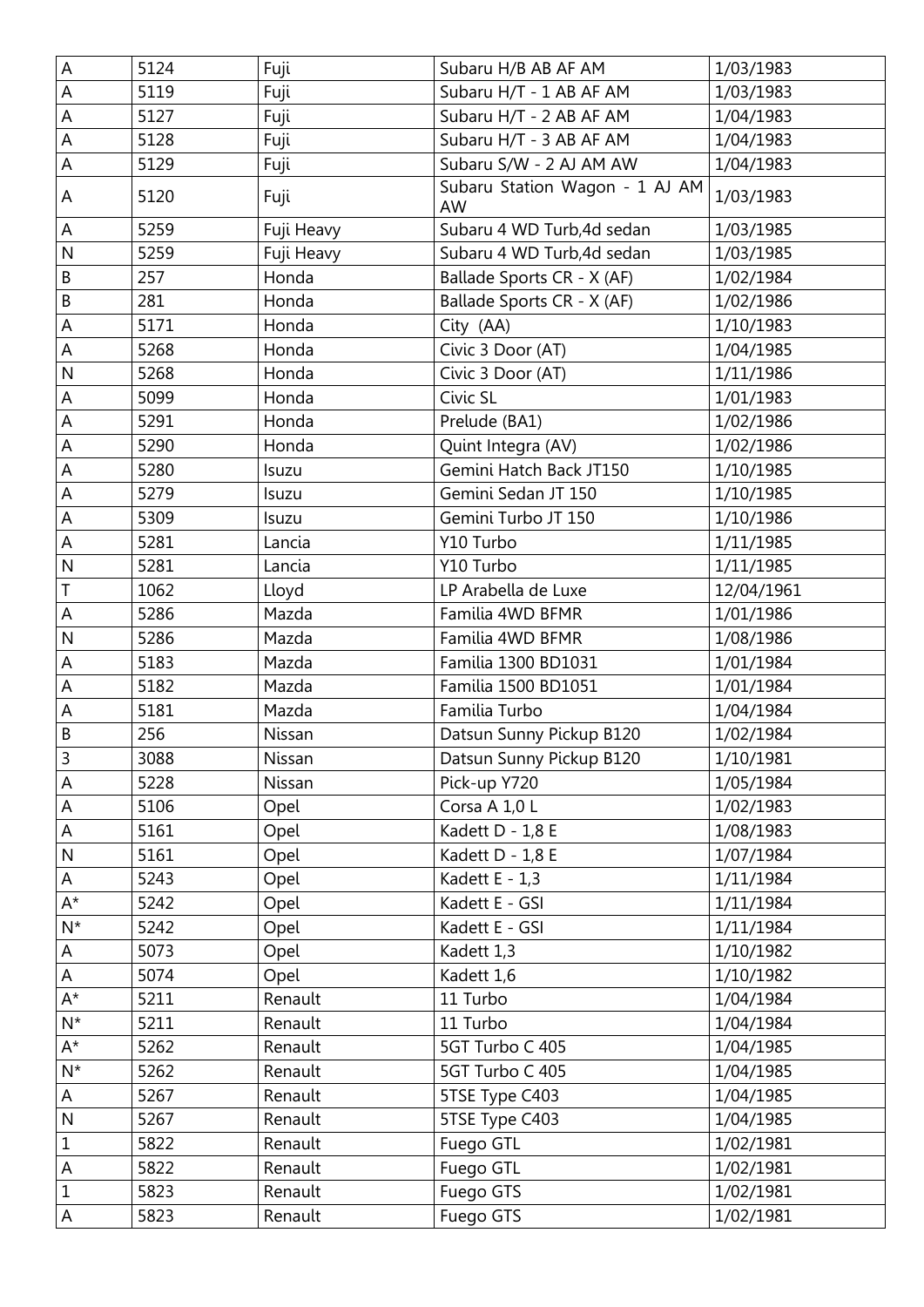| A              | 5164 | Renault    | Fuego GTX                      | 1/08/1983 |
|----------------|------|------------|--------------------------------|-----------|
| $\overline{N}$ | 5164 | Renault    | Fuego GTX                      | 1/10/1983 |
| A              | 5090 | Renault    | Fuego TX                       | 1/12/1982 |
| $1\,$          | 5824 | Renault    | Fuego TX                       | 1/02/1981 |
| A              | 5824 | Renault    | Fuego TX                       | 1/02/1981 |
| $\mathbf 1$    | 5843 | Renault    | R18TD                          | 1/07/1981 |
| A              | 5843 | Renault    | R18TD                          | 1/07/1981 |
| $\mathbf 1$    | 5830 | Renault    | R <sub>20</sub> TX             | 1/04/1981 |
| A              | 5830 | Renault    | R <sub>20</sub> TX             | 1/04/1981 |
| $\mathsf B$    | 244  | Seat       | Fura Crono                     | 1/05/1983 |
| $\sf B$        | 271  | Seat       | Ibiza 1,5 GLX                  | 1/04/1985 |
| $\mathbf 1$    | 5821 | Seat       | Panda 45                       | 1/02/1981 |
| A              | 5821 | Seat       | Panda 45                       | 1/02/1981 |
| $\mathbf 1$    | 5775 | Seat       | Ritmo 75 CL                    | 1/01/1980 |
| A              | 5775 | Seat       | Ritmo 75 CL                    | 1/01/1980 |
| $\sf B$        | 212  | Seat       | Ritmo Crono 100 T              | 1/04/1982 |
| A              | 5229 | Seat       | Ronda 1,6 GLX                  | 1/06/1984 |
| $\sf B$        | 223  | Seat       | Ronda Crono 100 TC             | 1/10/1982 |
| $\overline{2}$ | 1660 | Seat       | <b>Sport 1430</b>              | 1/07/1978 |
| A              | 5310 | Suzuki     | Cultus 1300 (AA33S)            | 1/10/1986 |
| A              | 5186 | Suzuki     | SA310 (AA41S)                  | 1/01/1984 |
| A              | 5296 | Toyota     | Celica 2,0 GT Coupe (ST 162)   | 1/04/1986 |
| A              | 5297 | Toyota     | Celica 2,0 GT Liftback (ST162) | 1/04/1986 |
| A              | 5270 | Toyota     | Starlet 1300 EP71              | 1/05/1985 |
| $\overline{N}$ | 5270 | Toyota     | Starlet 1300 EP71              | 1/07/1985 |
| $\mathsf A$    | 5022 | Toyota     | Starlet 1300 KP 61             | 1/04/1982 |
| A              | 5136 | Toyota     | Starlet 1200 KP 62             | 1/04/1983 |
| A              | 5076 | Vauxhall   | Astra 1,3                      | 1/10/1982 |
| A              | 5075 | Vauxhall   | Astra 1,6                      | 1/10/1982 |
| $\sf B$        | 246  | Vauxhall   | Astra 1,8 GTE                  | 1/07/1983 |
| $\mathsf A$    | 5190 | Vauxhall   | Astra 1,8 GTE                  | 1/01/1984 |
| $\mathsf{N}$   | 5190 | Vauxhall   | Astra 1,8 GTE                  | 1/01/1984 |
| A              | 5255 | Vauxhall   | Astra 1,8 GTE (modèle 84)      | 1/02/1985 |
| $\mathsf{N}$   | 5255 | Vauxhall   | Astra 1,8 GTE (modèle 84)      | 1/04/1985 |
| A              | 5192 | Vauxhall   | Nova 1,3                       | 1/01/1984 |
| $\mathsf{N}$   | 5254 | Vauxhall   | Nova saloon                    | 1/04/1985 |
| $\mathsf{N}$   | 5354 | Vauxhall   | Nova saloon                    | 1/04/1985 |
| A              | 5249 | Vauxhall   | Nova swing                     | 1/12/1984 |
| $\mathsf{N}$   | 5249 | Vauxhall   | Nova swing                     | 1/04/1985 |
| $\mathbf 1$    | 5848 | Volkswagen | 113/1600                       | 1/08/1981 |
| А              | 5848 | Volkswagen | 113/1600                       | 1/08/1981 |
| A              | 5028 | Volkswagen | 86 Polo                        | 1/05/1982 |
| A              | 5042 | Volkswagen | Golf Diesel 17                 | 1/06/1982 |
| 1              | 5733 | Volkswagen | Golf Diesel Typ 17             | 1/01/1979 |
| A              | 5733 | Volkswagen | Golf Diesel Typ 17             | 1/01/1979 |
| A              | 5069 | Volkswagen | Golf Diesel Typ 17             | 1/10/1982 |
| 1              | 5805 | Volkswagen | Iltis Typ 183                  | 1/08/1980 |
| A              | 5805 | Volkswagen | Iltis Typ 183                  | 1/08/1980 |
|                |      | Hawk       | <b>Stratos</b>                 |           |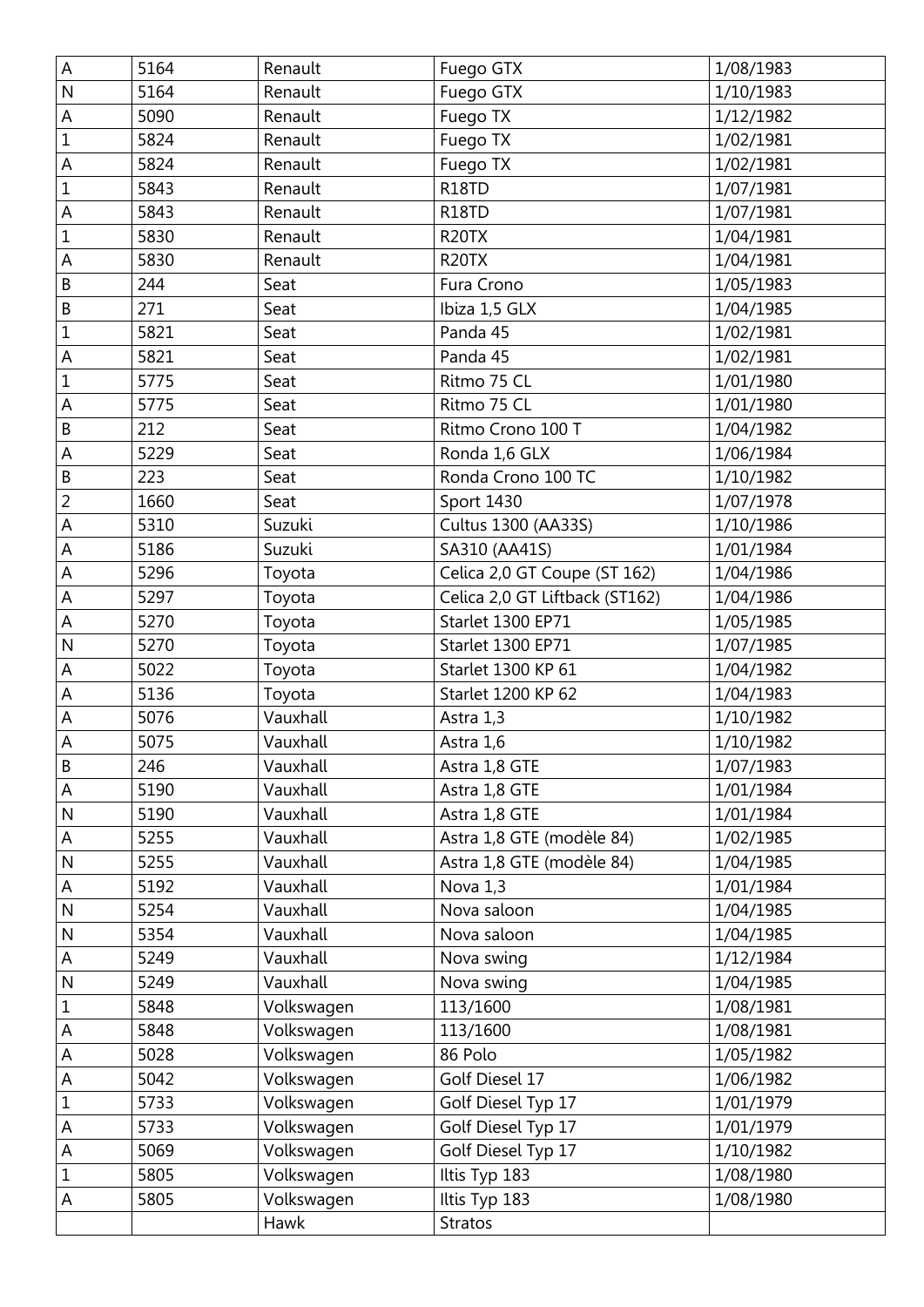| Hawk       | HF2000              |  |
|------------|---------------------|--|
| Hawk       | HF3000              |  |
| Hawk       | 289                 |  |
| Litton     | <b>Stratos</b>      |  |
| Cradley    | <b>SPD200</b>       |  |
| <b>GMR</b> | 037                 |  |
|            | Porsche 356 replica |  |